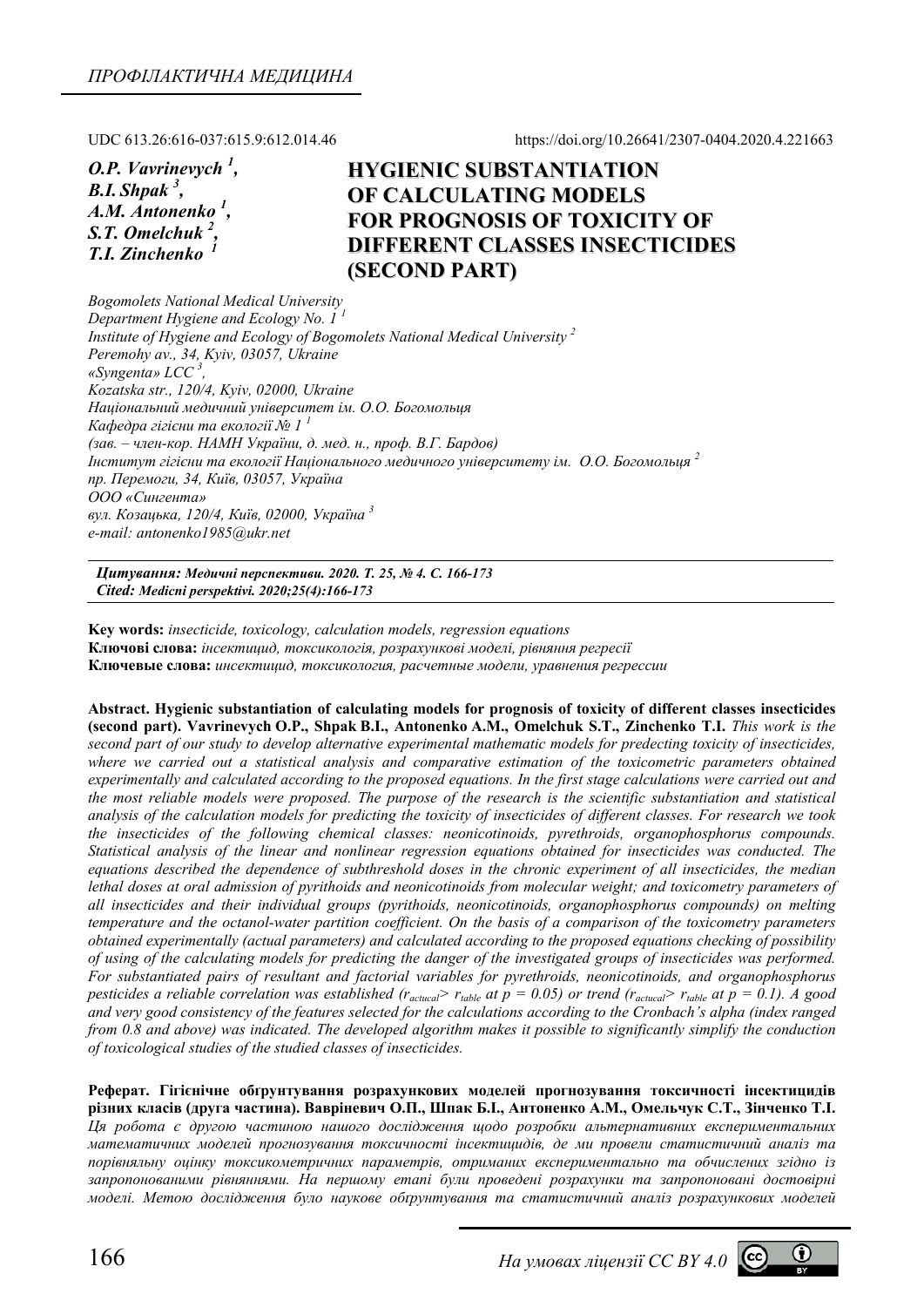*прогнозування токсичності інсектицидів різних класів. Для дослідження ми взяли обрані інсектициди таких хімічних класів: неонікотиноїди, піретроїди, фосфорорганічні сполуки. Ми провели статистичний аналіз лінійних та нелінійних рівнянь регресії, отриманих для інсектицидів. У рівняннях описано залежність підпорогових доз у хронічному експерименті всіх інсектицидів, середніх летальних доз при пероральному надходженні піритоїдів та неонікотиноїдів від молекулярної маси; параметрів токсикометрії всіх інсектицидів та їх окремих груп (піритоїди, неонікотиноїди, фосфорорганічні сполуки) і температури плавлення та коефіцієнту розподілу октанол-вода. На основі порівняння параметрів токсикометрії, отриманих експериментально (фактичні параметри), та розрахованих за запропонованими рівняннями здійснено перевірку можливості використання розрахункових моделей для прогнозування небезпеки досліджуваних груп інсектицидів. Для обґрунтованих пар результуючих та факторіальних змінних для піретроїдів, неонікотиноїдів та фосфорорганічних пестицидів було встановлено достовірну кореляцію.*  Виявлено добрий і дуже добрий зв'язок характеристик, вибраних для розрахунків, за альфою Кронбаха (індекс *коливався від 0,8 і вище). Розроблений алгоритм дозволяє значно спростити проведення токсикологічних досліджень інсектицидів досліджуваних класів.* 

This work is the continuation of our project on development of calculation models for toxicological assessment of pesticides *in silico*. Nowadays specialists of Hygiene and Ecology Institute of Bogomolets National Medical proposed calculating models for predicting fungicides and herbicides toxicity [4, 8, 10]. In the previous article we have proposed alternative experimental mathematic models for insecticides [5]. In the first stage, calculations will be carried out and the most reliable models will be proposed. And it is second part of our study on development of alternative experimental mathematic models for predicting insecticides toxicity.

Methods of mathematical modeling are in accordance with modern principles of bioethics. They are, in comparison with laboratory experiments, fast, labor-saving, cost-effective [3, 7, 9]. However, when developing such methods, care must be taken to evaluate their adequacy and the reliability of the possible results.

That is why we have subjected the calculated equations to a careful statistical analysis.

The purpose of the research was scientific substantiation and statistical analysis of the calculation models for predicting toxicity of insecticides of different classes.

#### **MATERIALS AND METHODS OF RESEARCH**

We conducted a statistical analysis of the linear and nonlinear regression equations obtained for insecticides [5].

The equation described the dependence of NO(A)EL in the chronic experiment of all insecticides, the median lethal doses at oral admission  $(LD<sub>50</sub>$  per os) of pyrithoids and neonicotinoids from molecular weight; toxicometry parameters of all insecticides and their individual groups (pyrithoids, neonicotinoids, organophosphorus compounds) on melting temperature and the octanol-water partition coefficient,  $log P_{o/w}$ .

Only those equations were used for further analysis which were adequate for Fisher's criterion, and the coefficients of its regression were reliable according to Student's criterion  $(p<0.05)$ .

Statistical processing of the results was performed using the package of licensed statistical software IBM SPSS StatisticsBase v.22 and MS Exсel (v. 14.0.4760.1000; license 02260-018-0000106- 4863).

The standardized Cronbach's alpha coefficient  $(\alpha)$ was calculated by the formula:

$$
\alpha_{st} = \frac{N \cdot r}{1 + (N - 1) \cdot r}
$$

where N – the number of observation components; r – average correlation coefficient between components.

When the Cronbach's alpha coefficient is  $\alpha_{st} > 0.9$  – consistency of characteristics is very good;  $>0.8$  – consistency of characteristics is good;  $>0.7$  – consistency of characteristics is acceptable;  $>0.6$  – consistency of characteristics is questionable;  $>0.5$  – consistency of characteristics is poor;  $\leq 0.5$  – consistency of characteristics is not sufficient.

Cronbach's alpha may take values from  $-\infty$  to 1, but only positive values have been interpreted. If the coefficient takes the value 1, then the test results are completely identical.

#### **RESULTS AND DISCUSSION**

Previously [5] the following significant correlations (at  $p \leq 0.05$ ) have been established:

- with increasing molecular weight of pyrithoids and neonicotinoids values of NO(A)ELs in the chronic experiment of all insecticides and the median lethal doses at oral admission also increased:

- with increasing melting temperature and the octanol-water partition coefficient,  $\log P_{\text{o/w}}$  toxicometry parameters values of all insecticides and their individual groups (pyrithoids, neonicotinoids, organophosphorus compounds) decreased.

The checking of using possibility of the calculating models for predicting the danger of the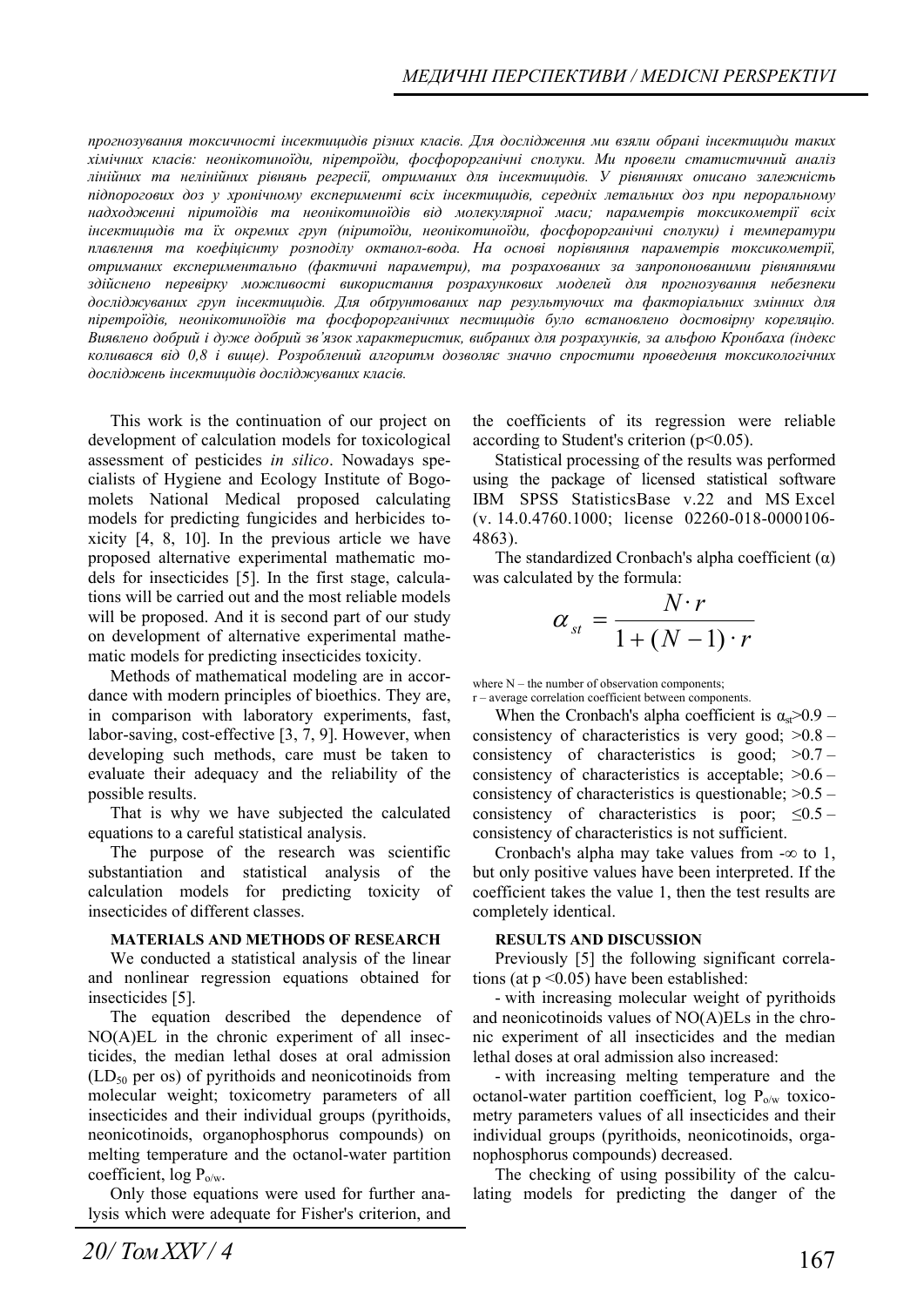investigated groups of insecticides was performed on the basis of a comparison of the parameters of toxicometry obtained experimentally (actual parameters) and the calculated according to the proposed equations (Fig. 1-4).

In most cases, the calculated values correlated with those established experimentally (Table). For the substantiated pairs of resultant and factorial variables for pyrethroids, neonicotinoids, and organophosphorus pesticides, a reliable correlation was established  $(r_{\text{actual}} > r_{\text{table}})$  at  $p=0.05$  or trend  $(r_{\text{actual}} > r_{\text{table}} \text{ at } p=0.1).$ 

In addition, the internal consistency of the objectdescribing characteristics was evaluated using the Cronbach's alpha. For all the proposed equations, the value of this index ranged from 0.8 and above, which indicates a good and very good consistency of the features selected for the calculations.

In most cases, the calculated percutaneous  $LD_{50}$ indices were higher than previously established, but this is due to the fact that almost all experimentally established indices of these values are presented as "more than...". That is, they really could have been much higher.

| <b>Chemical class</b>             | <b>Resulting variable</b>          | <b>Factorial variable</b>                                    | <b>Statistical parameters</b> |          |                        |       |    |          |      |
|-----------------------------------|------------------------------------|--------------------------------------------------------------|-------------------------------|----------|------------------------|-------|----|----------|------|
|                                   |                                    |                                                              | correlation coefficient       |          |                        |       |    |          |      |
|                                   |                                    |                                                              | $r_{actual}$                  |          | $r_{\text{tabl}}$ at p |       | n  | $a_{st}$ |      |
|                                   |                                    |                                                              | 1                             | nl       | 0,05                   | 0,1   |    | ı        | nl   |
| <b>Insecticides</b>               | $LD_{50}$ per cut, mg/kg           | octanol-water partition<br>coefficient, log P <sub>o/w</sub> | 0.005                         | 0.209    | 0.334                  | 0.283 | 35 | 0.3      | 7.2  |
|                                   | $NO(A)EL$ , mg/kg                  |                                                              | 0.241                         | 0.204    | 0.374                  | 0.317 | 28 | 13.3     | 8.2  |
| <b>Pyre-throids</b>               | $LD_{50}$ per os, mg/kg            | molecular weight                                             | $0.501**$                     | $0.589*$ | 0.602                  | 0.521 | 11 | 10.5     | 12.1 |
| Oganophos-<br>phorus<br>compounds | $NO(A)EL$ , mg/kg                  | melting temperature, °C                                      | 0.744                         | $0.938*$ | 0.878                  | 0.805 | 5  | 6.7      | 10.0 |
|                                   | $LC_{50}$ inhal, mg/m <sup>3</sup> |                                                              | 0.757                         | 0.721    | 0.878                  | 0.805 | 5  | 6.8      | 7.8  |
| Neonico-<br>tinoids               | $LD_{50}$ per os, mg/kg            | molecular weight                                             | $0.846**$                     | $0.958*$ | 0.878                  | 0.805 | 5  | 7.6      | 11.1 |

### **Relationship between experimentally established and estimated values of toxicological parameters**

**Notes:** \* – the results are reliable at  $p<0.05$ ; \*\* – trend, 0.05 < p < 0.1; 1 – linear; nl – non linear.

It should be noted that the correlations we obtained (Table) between the toxicity criteria of the investigated fungicides and their physicochemical properties, as confirmed by the inverse calculations (Fig. 1-4), are similar to those previously substantiated for neonicotinoid insececticides [1].

We also performed similar calculations for 3 compounds of derivatives of tetram and tetronic acids class (spiromesifen, spirodiclofen and spirotetramat); 3 benzoyl-ureas (diflubenzuron, navalurone, teflubenzuron); 4 compounds of the carbamates class (carbosulfan, methomyl, carbaryl, phenoxycarb); 2 avermectins (abamectin and emamectin benzoate) [6], but no reliable correlation of

their toxicological parameters with physicochemical properties was found.

In the case of carbamates, this can be explained by the fact that the thresholds for their toxic effects were justified more than 30 years ago, often according to outdated approaches, on different species of animals (rodents, mammals). And probably when revaluating according to current approaches, we could get somewhat other values. For the rest of the classes mentioned, there is likely to be a problem in the small number of samples to study. Later, when more representatives of classes appear, the correlation analysis needs to be repeated.

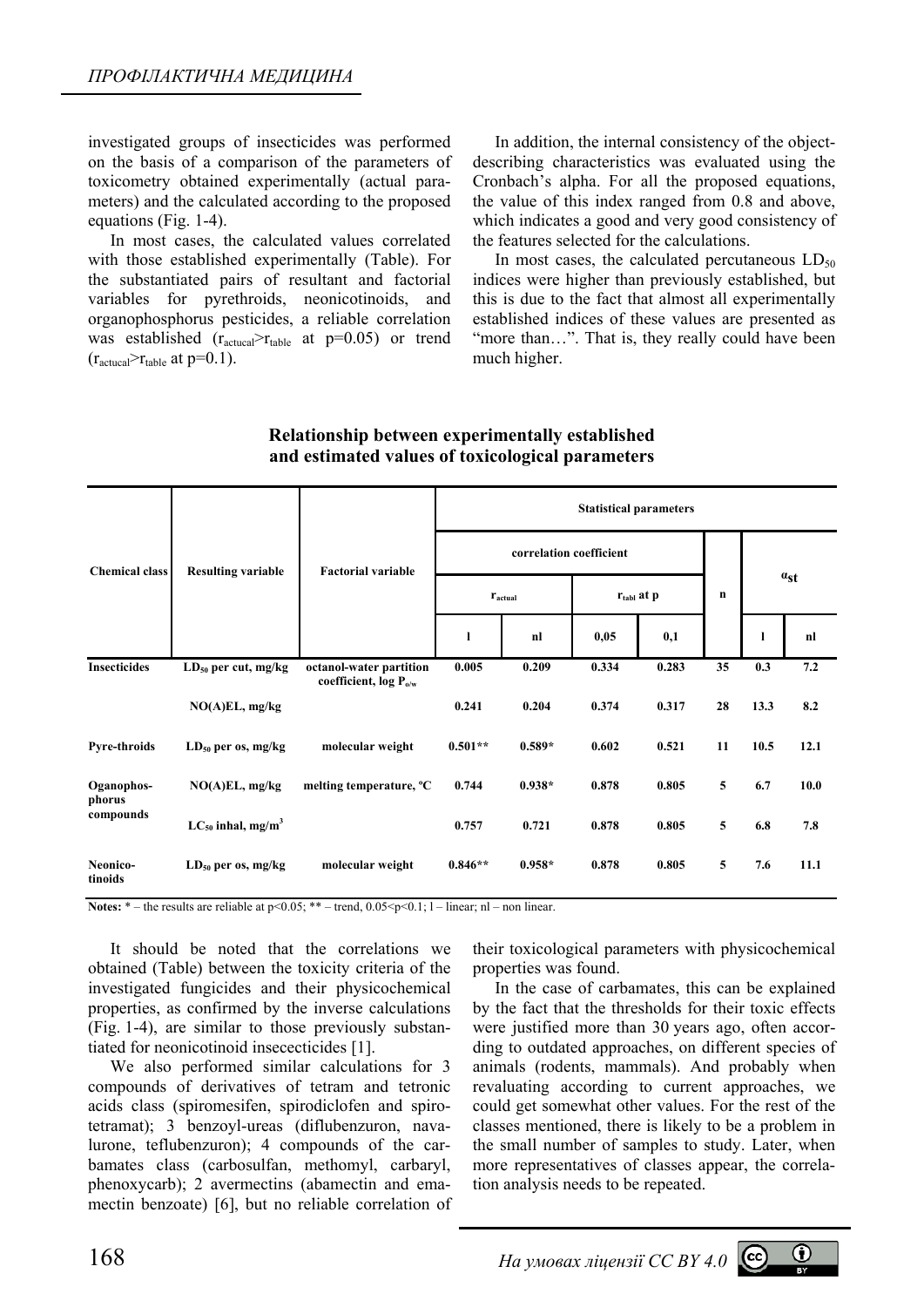

 $\blacksquare$  actual indexes  $\blacksquare$  indexes, calculated using linear regretion equations  $\blacksquare$  indexes, calculated using nonlinear regretion equations





■ actual indexes ■ indexes, calculated using linear regretion equations □ indexes, calculated using nonlinear regretion equations

### **B**

Fig. 1. A comparative analysis of the experimentally established LD<sub>50</sub> per cut (A) **and NO(A)EL (B) values calculated for insecticides**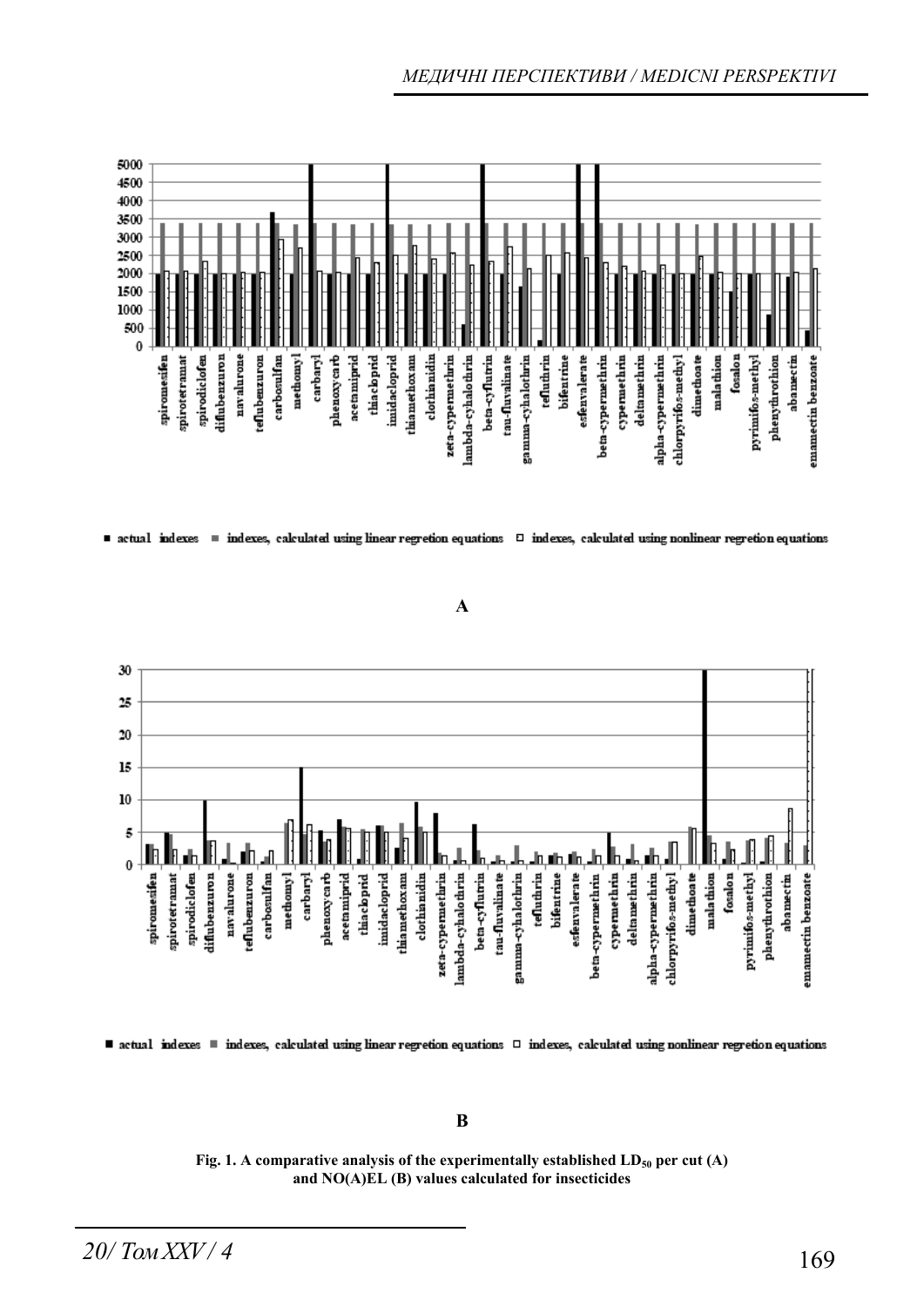

■ actual indexes ■ indexes, calculated using linear regretion equations □ indexes, calculated using nonlinear regretion equations

Fig. 2. A comparative analysis of the experimentally established LD<sub>50</sub> per os values **calculated for pyrethroids class compounds** 



■ actual indexes ■ indexes, calculated using linear regretion equations □ indexes, calculated using nonlinear regretion equations

**A** 



 $\odot$  $BY$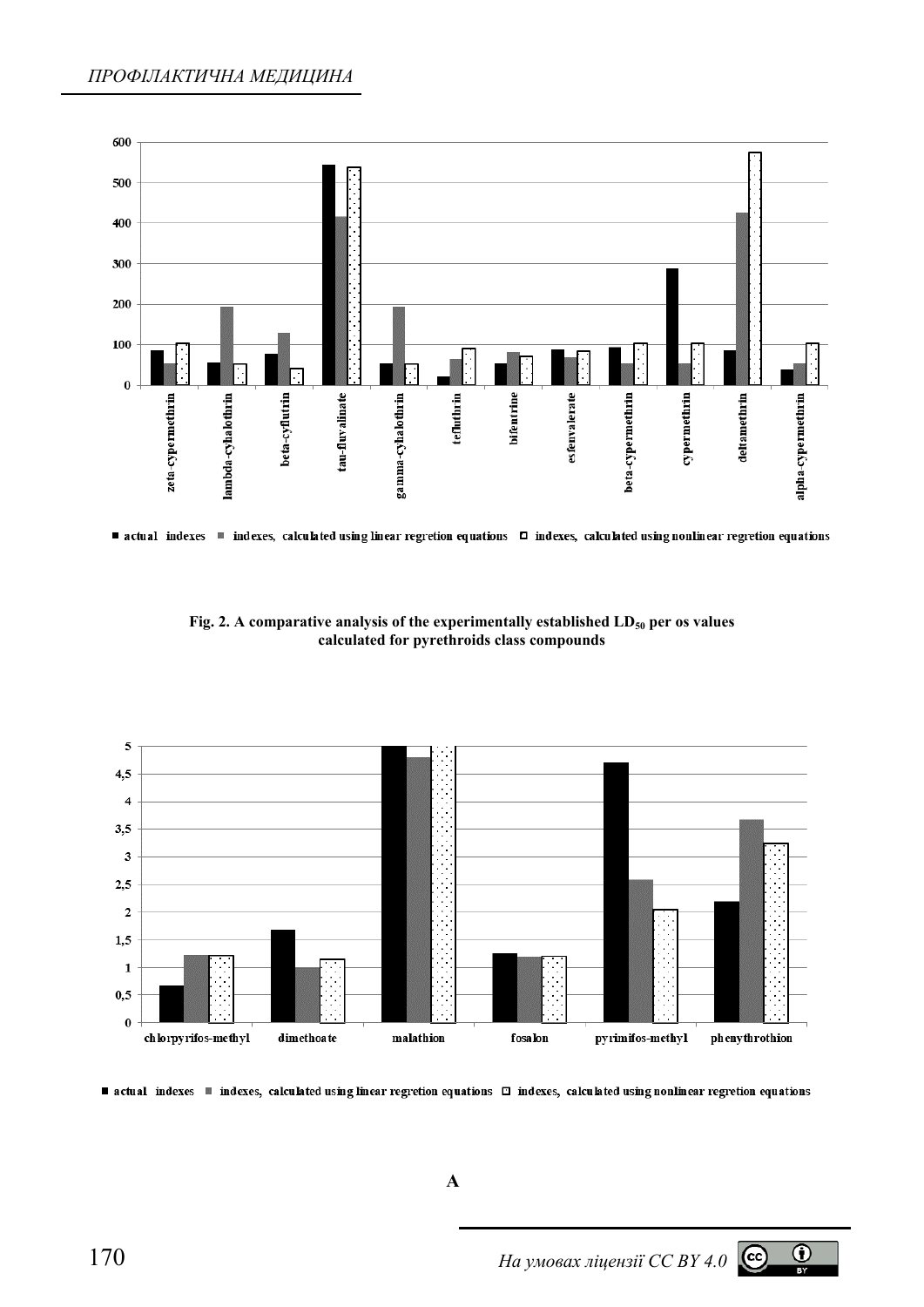

■ actual indexes ■ indexes, calculated using linear regretion equations □ indexes, calculated using nonlinear regretion equations

**B** 

Fig. 3. A comparative analysis of the experimentally established LC<sub>50</sub> inhal (A) and NO(A)EL (B) values **calculated for organophosphorus class compounds** 



■ actual indexes ■ indexes, calculated using linear regretion equations □ indexes, calculated using nonlinear regretion equations

**Fig. 4. A comparative analysis of the experimentally established LD50 per os values calculated for neonicotinoid s class compounds**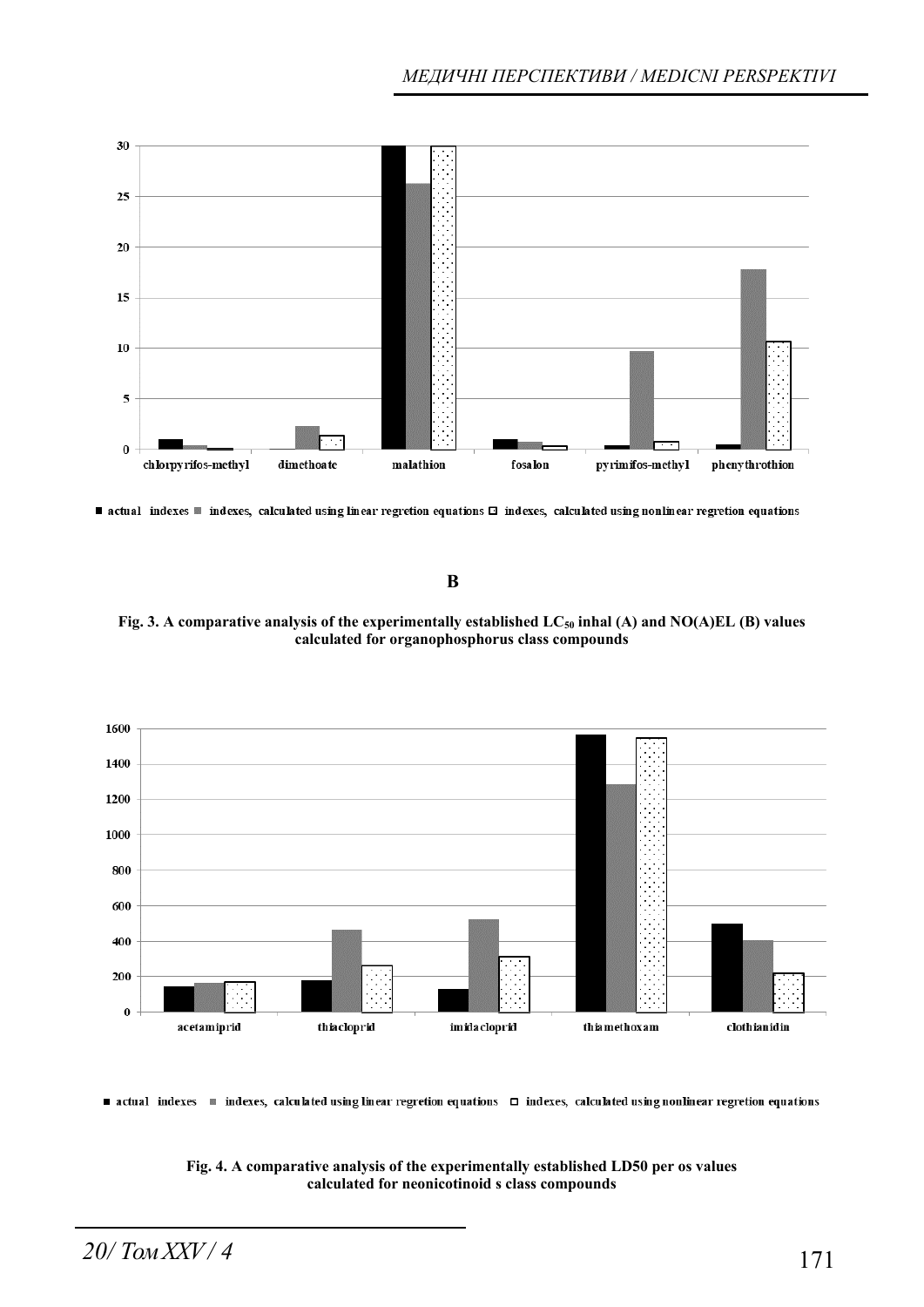The same situation (which proves the above explanations) was with methoxyacrylates fungicides (dimoxystrobin, trifloxystrobin, fluoxystrobin, picoxystrobin, kresoxim-methyl, azoxystrobin, pyraclostrobin). There was no significant relationship between their toxicological parameters and physicochemical properties. Given that for most of the active substances in this chemical class the toxicity thresholds were justified in the 1990s, often according to outdated approaches, for different species of animals (rats, mice, dogs), such an exception only confirms the established links for molecules of modern groups of fungicides.

#### **CONCLUSIONS**

1. For substantiated pairs of resultant and factorial variables for pyrethroids, neonicotinoids, and

organophosphorus pesticides a reliable correlation was established (ractucal> rtable at  $p = 0.05$ ) or trend (ractucal> rtable at  $p = 0.1$ ).

2. It was indicated a good and very good consistency of the features selected for the calculations according to the Cronbach's alpha (index ranged from 0.8 and above).

3. The developed algorithm makes it possible to significantly simplify the conduction of toxicological studies of the studied classes of insecticides.

Conflict of interests. The authors declare no conflict of interest.

### **REFERENCES**

1. Yermolova LV, Prodanchuk MG, Lep`oshkin IV. [Development of calculation models for forecasting the risk of neonicotinoid insecticides]. Sovremennye problemy toksikologii. 2007;1:27-29. Ukrainian. Available from: http://medved.kiev.ua/web\_journals/arhiv/toxicology/200 7/1\_2007/str27.pdf.

2. Petri A, Sebin K. Naglyadnaya medicinskaya statistika:uchebnoe posobie. [Visual Medical Statistics: A Training Manual]. editor V.P. Leonova. Moskva: GEOTAR-Media; 2015. p. 216. Russian.

3. Anton C. Modeling and simulation for toxicity assessment. Math Biosci Eng. 2017;14(3):581-606. doi: https://doi.org/10.3934/mbe.2017034

4. Antonenko АМ, Vavrinevych OP. Forecasting of triazole, amide, piperedinyle thiazol isoxazoline, oxazole fungicides hazardous effect on human health in consumption of vegetables growed in their application. Technology transfer: innovative solutions in medicine: proceedings of 2nd Annual Conference. Tallinn. 2018;2- 5. doi: https://doi.org/10.21303/2585-663.2018.00763

5. Antonenko AM, Vavrinevych OP, Omelchuk ST, Shpak BI Hygienic substantiation of calculating models for prognosis of toxicity of different classes insecticides (first part). Медичні перспективи. 2019;24(3):106-12. doi: https://doi.org/10.26641/2307-0404.2019.3.181892

6. EU – Pesticides database: Maximum Residue Levels. [cited 2020 June 03]. Available from: http://ec.europa.eu/food/plant/pesticides/max\_residue\_lev els/index\_en.htm.

7. Knudsen TB, Keller DA, Sander M, et al. FutureTox II: in vitro data and in silico models for predictive toxicology. Toxicological Sciences. 2015 143(2):256-67. doi: https://doi.org/10.1093/toxsci/kfu234

8. Antonenko AM, Vavrinevych OP, Korshun MM, et al. Hygienic substantiation of calculation models for toxicity prognosis of different herbicides classes. Sbornik nauchnykh trudov «Zdorove i okruzhayushchaya sreda». 2018;28:168-75. http://rspch.by/Docs/v28\_sbornik.pdf.

9. Raies AB, Bajic VB. In silico toxicology: computational methods for the prediction of chemical toxicity. Wiley Interdiscip Rev. Comput. Mol. Sci. 2016;6(2):147- 72. doi: https://doi.org/10.1002/wcms.1240

10. Vavrinevych OP, Antonenko AM, Korshun MM, Omelchuk ST. Hygienic substantiation of calculating models for fungicides of different classes toxicity depend on their physical and chemical properties prognosis. Environment and health. 2017;4(84):52-57. doi: https://doi.org/10.32402/dovkil2017.04.052

## **СПИСОК ЛІТЕРАТУРИ**

1. Єрмолова Л. В., Проданчук М. Г., Лепьошкін І. В. Розробка розрахункових моделей прогнозу небезпечності неонікотиноїдних інсектицидів. *Совр. проблемы токсикологии.* 2007. № 1. С. 27–29. http://medved.kiev.ua/web\_journals/arhiv/toxicology/200 7/1\_2007/str27.pdf.

2. Петри А., Сэбин К. Наглядная медицинская статистика:учеб. пособие. ред. пер. с англ.: В. П. Леонова. Москва: ГЭОТАР-Медиа, 2015. 216 с.

3. Anton C. Modeling and simulation for toxicity assessment. *Math Biosci Eng.* 2017. Vol. 14, No. 3. Р. 581-606. DOI: https://doi.org/10.3934/mbe.2017034

4. Antonenko А. М., Vavrinevych O.P . Forecasting of triazole, amide, piperedinyle thiazol isoxazoline, oxazole fungicides hazardous effect on human health in consumption of vegetables growed in their application. Technology transfer: innovative solutions in medicine: proceedings of